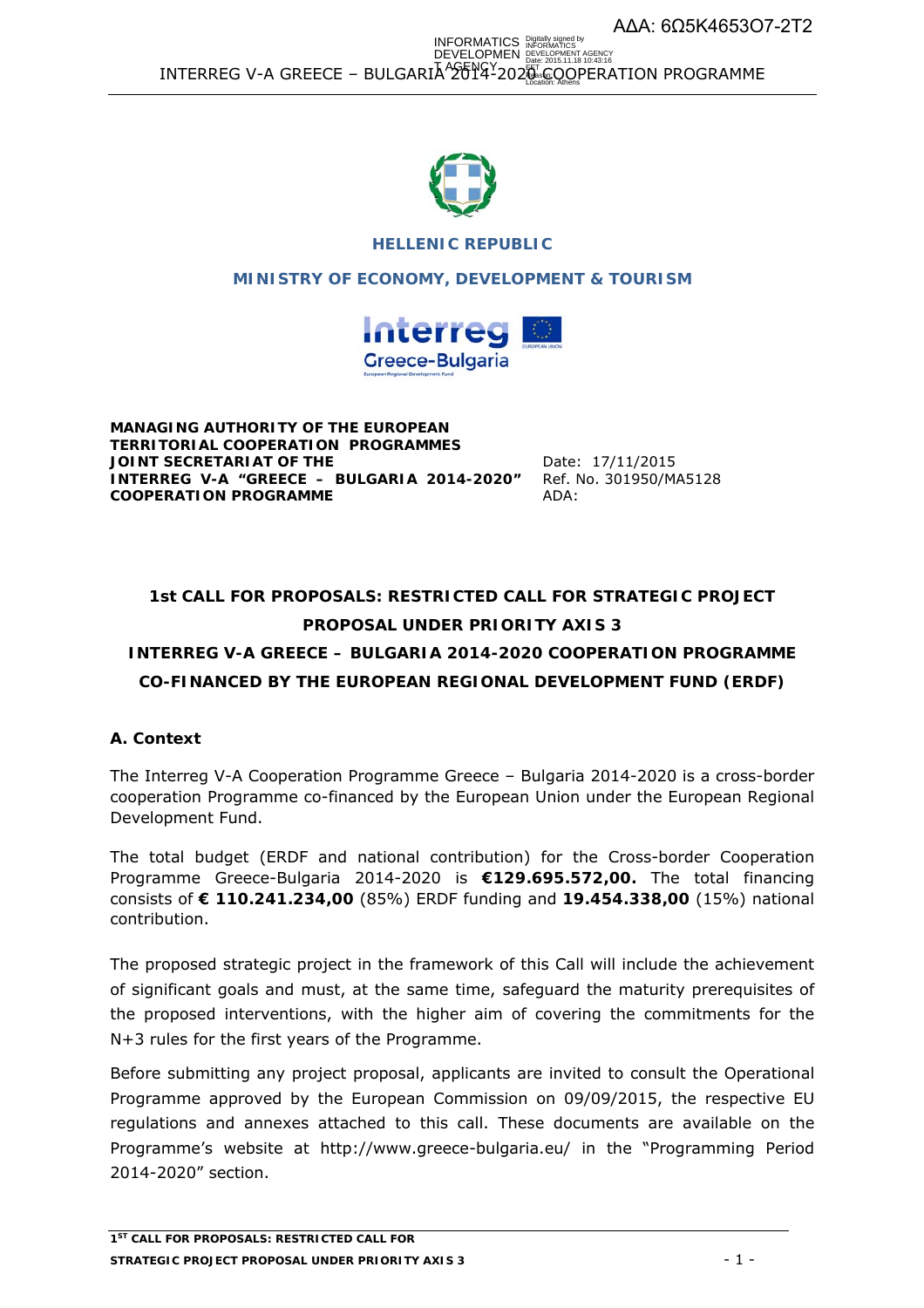## **Suspension clause**

Please note that this Call for proposals is subject to the signing of the Ministerial Decision on Management and Control System (for Greek beneficiaries).

## **B. Priority Axes, Investment priorities, Synergies, Indicative activities**

The present call for proposals is open for one (1) of the Programme's Priority Axis as follows:

| Thematic Objective     | 07:<br>Promoting sustainable transport and<br>removing<br>bottlenecks in key network infrastructures                                                                                                                                                                                                                                                                                  |  |
|------------------------|---------------------------------------------------------------------------------------------------------------------------------------------------------------------------------------------------------------------------------------------------------------------------------------------------------------------------------------------------------------------------------------|--|
| Investment priority    | 7b-Enhancing regional mobility by connecting secondary and<br>tertiary nodes to TEN-T infrastructure, including multimodal<br>nodes                                                                                                                                                                                                                                                   |  |
| Specific Objective     | To improve cross-border accessibility                                                                                                                                                                                                                                                                                                                                                 |  |
| Targeted Interventions | Construction of the<br>road<br>Dimario-<br>new<br>$\Omega$<br>Greek/Bulgarian border;<br>Upgrading the Road II-86 - Srednogortsi-Rudozem<br>$\circ$<br>and bypass of Rudozem;<br>Construction of the new border-crossing Dimario-<br>$\circ$<br>Rudozem;<br>Upgrading the existing complementary<br>road<br>$\circ$<br>infrastructure - The Road II-59 - Momchilgrad-<br>Ivaylovgrad; |  |

### **Priority Axis 3: A Better interconnected Cross-Border Area**

### **C. Available Budget**

The total budget available for the present call is **38.235.295,00 €** (of which 32.500.000,00€ ERDF and 5.735.295,00€ National co-Financing).

### **D. Project size**

The project budget is set up to the budget of the related investment priority. This budget range is considered sufficient for the implementation of a relatively large scale project.

### **E. Duration**

Projects should be concluded in a period of maximum three **years (3)** after the signing of the Subsidy Contract.

## **F. Eligibility of expenditure**

The starting date for eligible expenditure is **1/1/2014**. The closing date of the eligibility period of the expenditure should be the end date of the subsidy contract in force. Under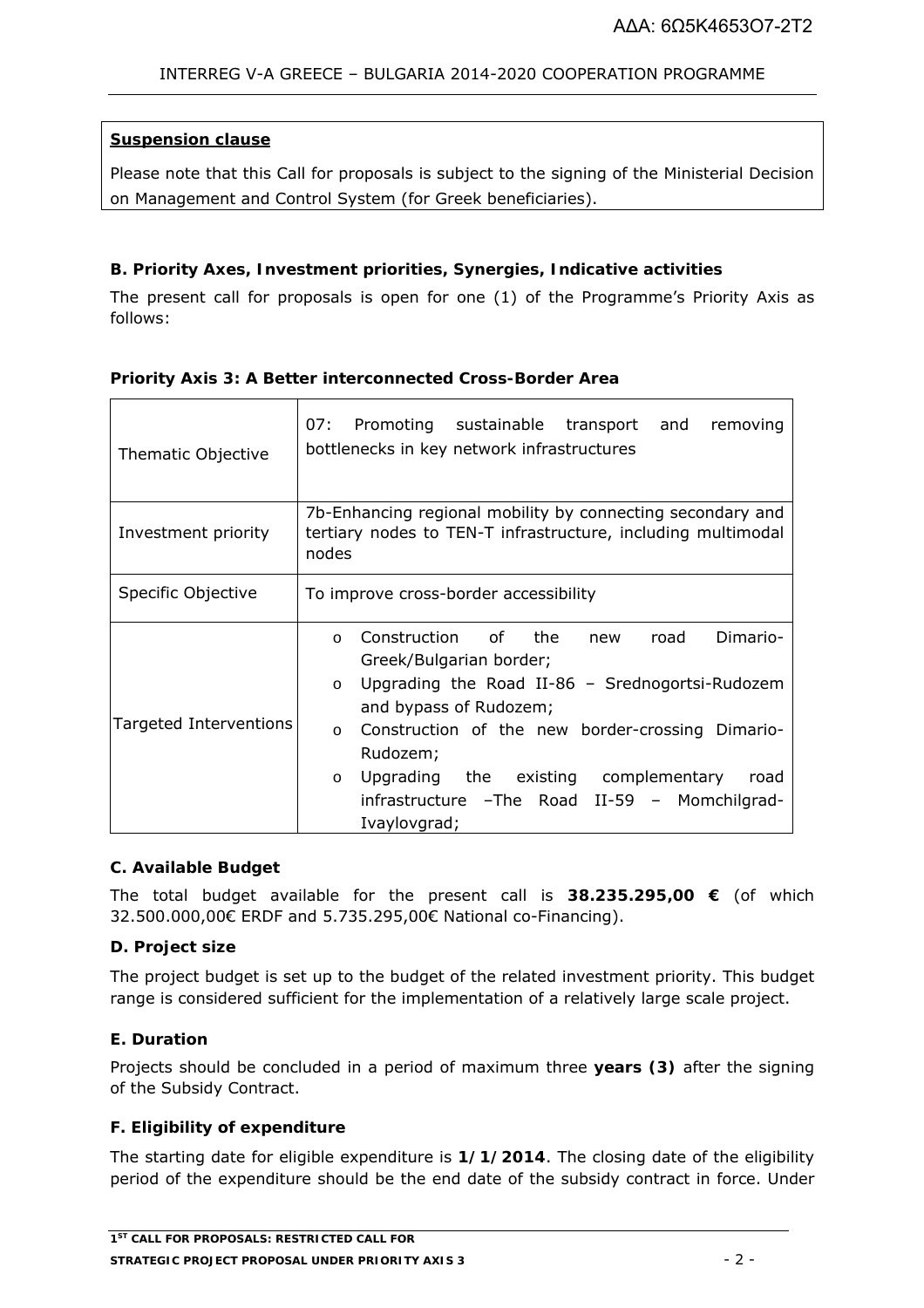no circumstances the final date of eligibility of expenditure can exceed the **31st of December 2023**.

Eligibility rules on activities and related expenditure are set out in the Project Application Guidelines and in the Commission Delegated Regulation (EU) No 481/2014 of 4 March 2014 supplementing Regulation (EU) No 1299/2013 of the European Parliament and of the Council with regard to specific rules on eligibility of expenditure for cooperation Programmes.

## **G. Eligible Partnerships**

| Priority Axis/Investment Priority               | <b>Beneficiaries</b>                          |
|-------------------------------------------------|-----------------------------------------------|
| <b>Priority Axis 3: A Better interconnected</b> |                                               |
| Cross-Border Area/7b-Enhancing                  | EGNATIA ODOS SA, Greece;<br>$\circ$           |
| regional mobility by connecting secondary       | RIA, Bulgaria;                                |
| and tertiary nodes to TEN-T infrastructure,     | Regional Administration of Smolyan<br>$\circ$ |
| including multimodal nodes                      |                                               |

Further information about the eligibility of partnerships is provided in the Project Application Guidelines.

For the proposal, a **Lead Beneficiary** shall be designated, with the capacity to start the implementation of the project as quickly as possible, to exploit the immediate results of the intervention, and to concentrate all available managerial, financing and know-how resources and focus them on the project.

## **H. How to apply - deadline**

In order to submit a project proposal, the Applicant must refer to the Applicant's Package and the Project Application Guidelines and to all relevant documents for this call for proposals.

A Project Proposal consists of:

- 1. the Application Form;
- 2. Annex 1: "Strategic Scope of the Project and Sustainability"
- 3. the Partnership Declaration
- 4. Declaration of not generating revenues

Or a Cost-benefit analysis, in case of revenue generating projects $<sup>1</sup>$ </sup>

5. State Aid Declaration

6. Decision of the designated body of each Project Beneficiary (e.g. Municipal Council, Board of Directors, etc) stating its agreement for submitting the particular project proposal. In case additional funding (other than that of the Programme) is

<sup>&</sup>lt;sup>1</sup> "Guide to Cost-benefit Analysis of Investment Projects - Economic appraisal tool for Cohesion Policy 2014-2020" at http://ec.europa.eu/regional\_policy/sources/docgener/studies/pdf/cba\_guide.pdf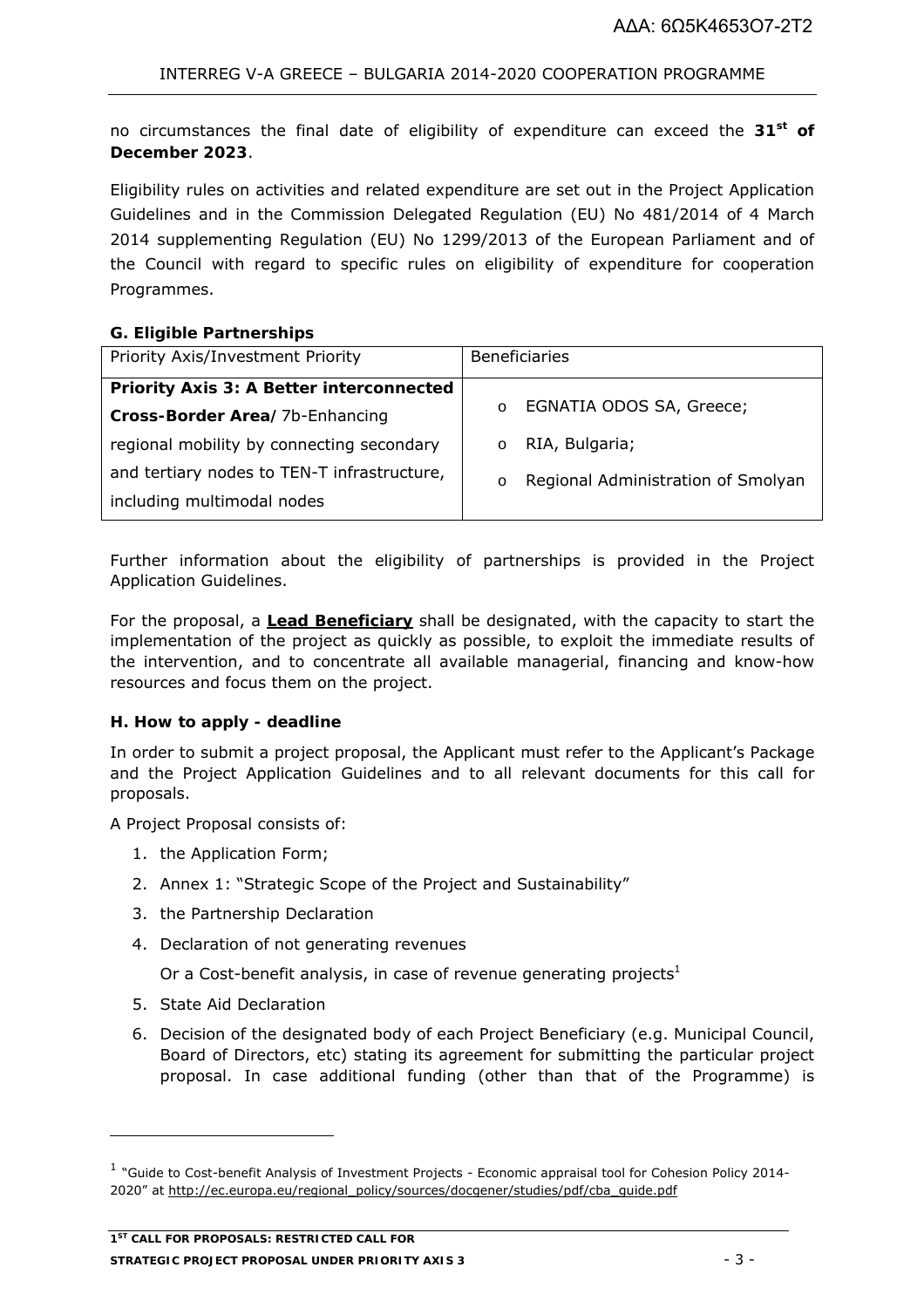necessary for the completion of the project and which will be provided by the Beneficiary, this must also be declared in this Decision.<sup>2</sup>

- 7. A Justification of budget costs.
- 8. The Project has to include the relevant accompanying documents (building permits, any other required approvals, a compliance assessment report, preliminary studies, technical designs or any other relevant technical documentation, actual Bill of Quantities and Cost signed by the respective body, a document certifying the land/building ownership or documentation of transferring the operation rights for the period of 5 years after the end of the project, environmental impact assessments etc). In particular and in relation to the submission of the necessary licences/approvals these can be provided at a later stage at the request of the JS, and preferably before the signing of the subsidy contract. The JS may also request additional documentation for clarification of the above issues, during the evaluation procedure.

Documents **1**, **2**, **3, 4, 5, 6 and 7** must be submitted officially signed and stamped, but can also be accepted in a **scanned version. In this case, the originals can be submitted upon request at a later stage.** 

The hard copy of the project proposal must be submitted in 1 original copy.

A CD/DVD-ROM must also be submitted including the electronic versions of:

- 1. the Application Form in the excel format required,
- 2. Annex 1: "Strategic Scope of Project and Sustainability" in a word or PDF format and
- 3. The Justification of the Budget in the excel format required

The Project Proposal must be submitted to the Programme's Joint Secretariat in the following way:

**by post** or by **private courier service** or **hand-delivery** in the following address:

### **Joint Secretariat**

-

### **INTERREG V-A "GREECE – BULGARIA 2014-2020"**

Balkan Center, Building D, Elevator 2, 3rd floor 10th Km Thessaloniki - Thermi Road 570 01, Thessaloniki, Greece

The proposal **must arrive no later than the last day** of the submission period (from **19/11/2015** until **19/02/2016 until 16.30) in a single envelope / package.** 

**ATTENTION: The envelope/package with the application documents must bear the following indications in English:** 

 $2$  Documents in points 6 and 8 can be submitted in the original languages of the partners.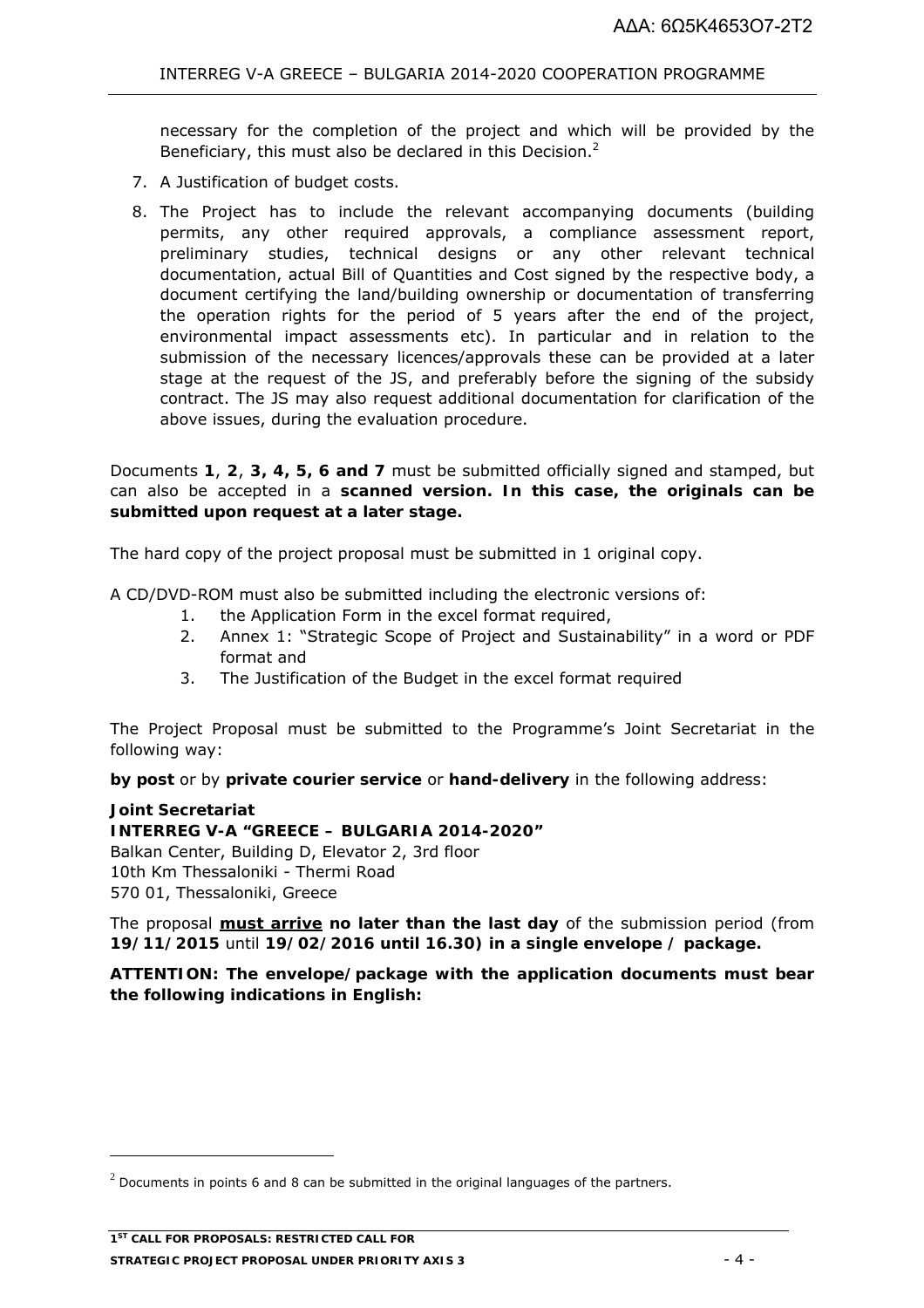## **1st CALL FOR PROPOSALS: RESTRICTED CALL FOR STRATEGIC PROJECT PROPOSAL UNDER PRIORITY AXIS 3**

**INTERREG V-A "GREECE – BULGARIA 2014-2020**

**Priority Axis:** 

**Investment Priority/Specific objective** 

**Project Acronym:** 

**Lead Beneficiary /address/** 

**Envelope shall not be opened before the evaluation session.** 

### **I. Additional information**

To obtain additional information on the project application procedure and project development, please contact:

**Ministry of Economy, Development and Tourism Managing Authority of the European Territorial Cooperation Programmes**  Address: 65, Georgikis Scholis Avenue, Pilea 57001 Thessaloniki, Greece Tel.: +30 2310 469600 - Fax: +30 2310 469602 E-mail: interreg@mou.gr

# **Ministry of Regional Development and Public Works Bulgarian National Authority**

Address: 17-19 Sv.sv. Kiril i Metodi St. 1202 Sofia, Βulgaria Tel.: +359 2 9405672 - Fax: +359 2 9405493 E-mail: MMladenov@mrrb.government.bg; NA-GR-BG@mrrb.government.bg

**Joint Secretariat INTERREG V-A "GREECE – BULGARIA 2014-2020"**  Address: Balkan Center, Building D, Elevator 2, 3rd floor 10th Km Thessaloniki - Thermi Road 570 01, Thessaloniki, Greece Tel.: +30 2310 024040 - Fax: +30 2310 024078 E-mail: jts\_grbg@mou.gr

All relevant information and documents shall be available at the Operational Programme's website www.greece-bulgaria.eu which is a key communication tool between the programme management bodies (MA, JS) and the potential beneficiaries.

### **MINISTRY OF ECONOMY, DEVELOPEMENT AND TOURISM**

### **EVGENIA FOTONIATA**

### **SPECIAL SECRETARY of ERDF & CF FUNDED SECTORAL OPs**